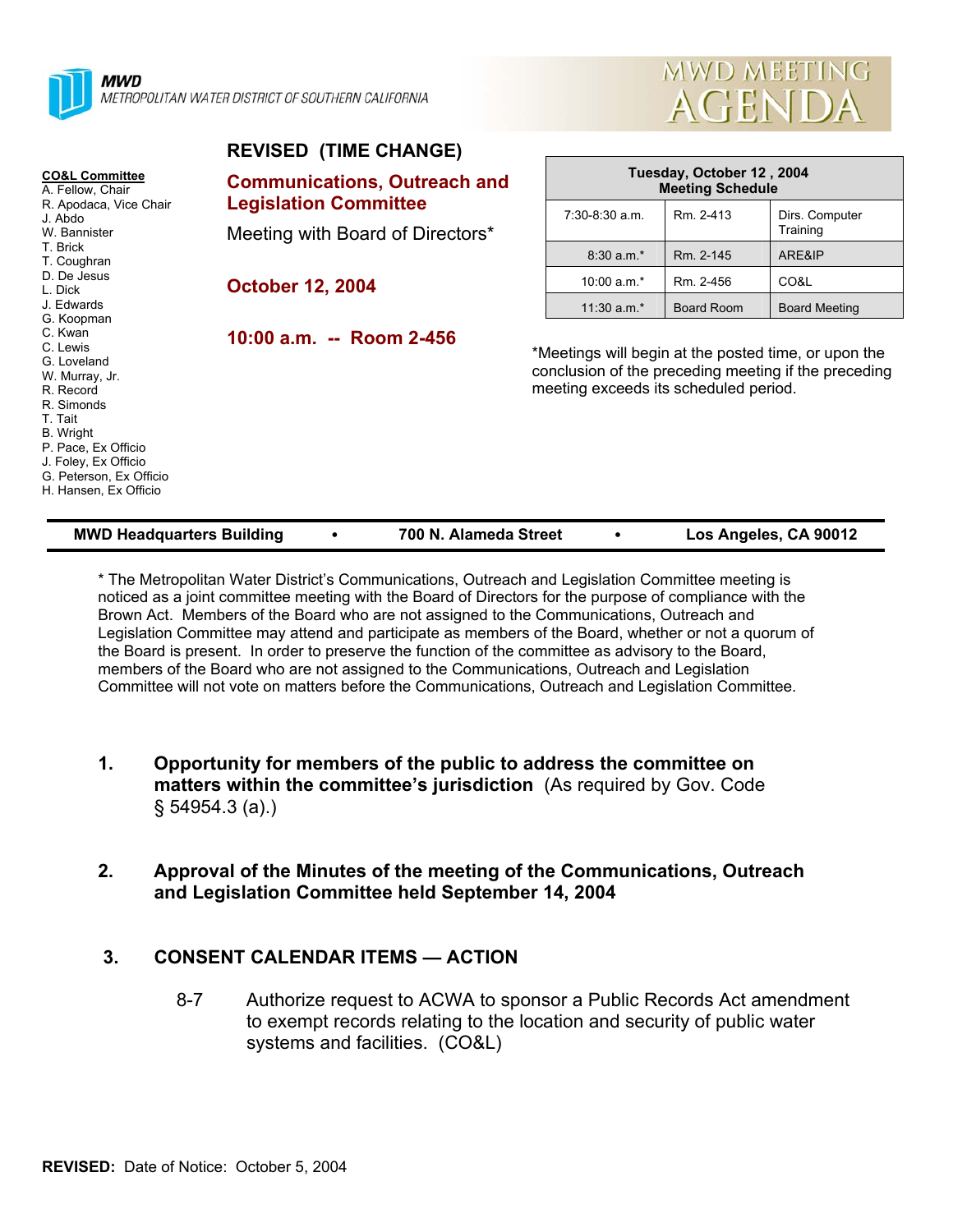### **4. OTHER BOARD ITEMS — ACTION**

9-9 Appropriate \$3.2 million, including \$3 million for advertising purchases; and amend contract with Fraser Communications to a maximum amount payable of \$4.35 million through June 2005 to extend conservation advertising campaign. (CO&L)

### **5. BOARD INFORMATION ITEMS**

10-2 California Friendly Water Efficiency Recognition Program. (CO&L)

### **6. COMMITTEE ITEMS**

a. Legislative Activities

 Legislative Reports and Updates Washington, DC Reports Sacramento Reports

b. Oral report on City Makeover  $-2<sup>nd</sup>$  Year

# **7. MANAGEMENT REPORT**

a. External Affairs Manager's report

# **8. FOLLOW-UP ITEMS**

None

#### **9. FUTURE AGENDA ITEMS**

**10. ADJOURNMENT**